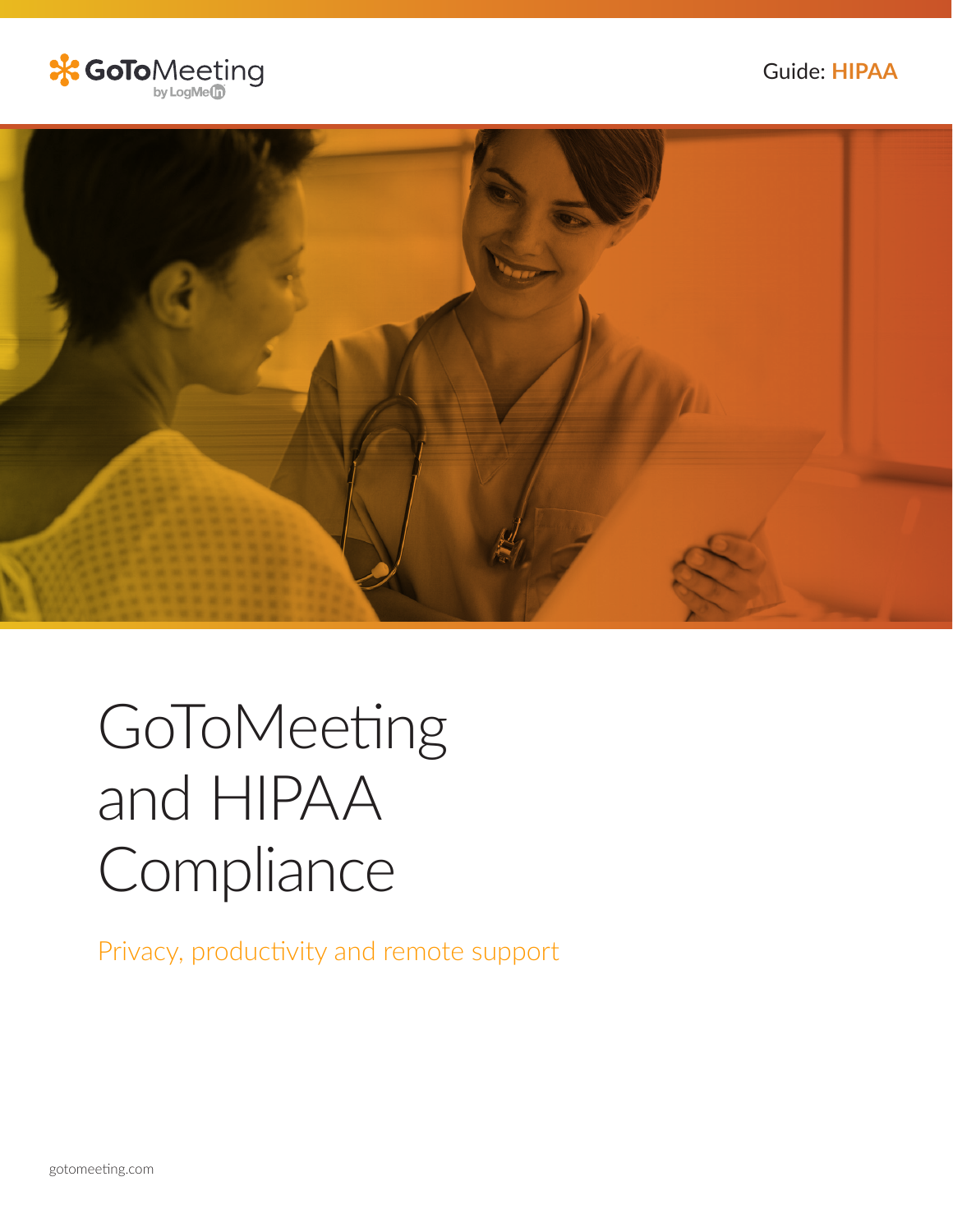The Health Insurance Portability and Accountability Act (HIPAA) calls for privacy and security standards that protect the confidentiality and integrity of patient health information. Specifically, if you are transmitting patient data across the Internet during an online meeting or video conference, your online meeting solution and security architecture should strive to provide end-to-end encryption and meeting access control to help avoid interception by anyone other than the invited participants.

GoToMeeting is an online meeting solution that can help your company or office meet these guidelines.

The following matrix demonstrates how GoToMeeting can support HIPAA compliance and is based upon the HIPAA Security Standards rule published in the Federal Register on January 25, 2013 (45 CFR Parts 160, 162 and 164 Health Insurance Reform: Security Standards;

Final Rule). The Department of Health and Human Services provides the HIPAA Security Standards on its website: [https://www.hhs.gov/](https://www.hhs.gov/hipaa/for-professionals/security/index.html) [hipaa/for-professionals/security/index.html](https://www.hhs.gov/hipaa/for-professionals/security/index.html).

For more information about GoToMeeting security, download the GoToMeeting Security white paper at [www.gotomeeting.com /](https://assets.cdngetgo.com/6a/8b/944afbe7427e90526c72c0bcd24a/gotomeeting-security-white-paper-286395.pdf) [security-white-paper](https://assets.cdngetgo.com/6a/8b/944afbe7427e90526c72c0bcd24a/gotomeeting-security-white-paper-286395.pdf).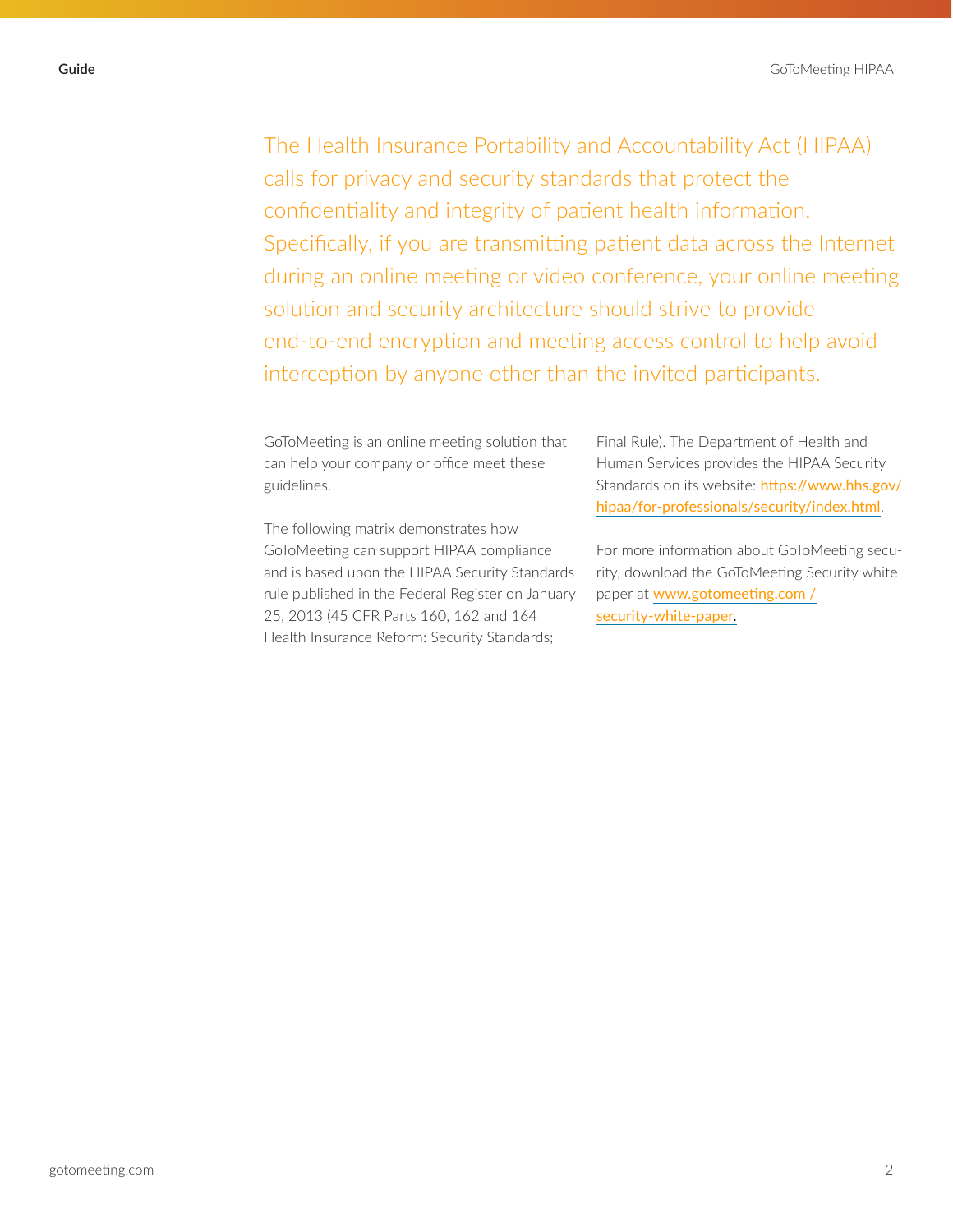| Technical Safeguards § 164.312                                |                                                                               |                                                                                                                                                                                                                                            |                                                                                                                                                    |                                                                                                                                                                                                                                                                                                                                                                                |  |  |  |
|---------------------------------------------------------------|-------------------------------------------------------------------------------|--------------------------------------------------------------------------------------------------------------------------------------------------------------------------------------------------------------------------------------------|----------------------------------------------------------------------------------------------------------------------------------------------------|--------------------------------------------------------------------------------------------------------------------------------------------------------------------------------------------------------------------------------------------------------------------------------------------------------------------------------------------------------------------------------|--|--|--|
| <b>Standards Covered</b><br><b>Entities Must</b><br>Implement | Implementation<br><b>Specifications</b><br><b>R=Required</b><br>A=Addressable |                                                                                                                                                                                                                                            | <b>Key Factors</b>                                                                                                                                 | <b>Support in GoToMeeting</b><br>Meeting access is protected by a unique<br>meeting code and optional strong<br>password authentication.<br>Configurable failed log-in lockout threshold.<br>Meetings are not listed publicly, and access is<br>restricted to invited participants.<br>Meeting organizer can easily disconnect attendees<br>or terminate sessions in progress. |  |  |  |
| (a) (1) Access Control                                        |                                                                               | $\mathsf{R}$<br>Implement technical policies<br>and procedures for<br>electronic information<br>systems that maintain<br>electronic protected health<br>information to allow access<br>only to authorized persons<br>or software programs. |                                                                                                                                                    |                                                                                                                                                                                                                                                                                                                                                                                |  |  |  |
|                                                               | Unique User<br>Identification                                                 | $\mathsf{R}$                                                                                                                                                                                                                               | Assign a unique name and/<br>or number for identifying<br>and tracking user identity.                                                              | Organizers and account administrators* use their<br>unique email address as their login name; they<br>must also enter a unique account password.                                                                                                                                                                                                                               |  |  |  |
|                                                               | Emergency<br>Access<br>Procedure                                              | $\mathsf{R}$                                                                                                                                                                                                                               | Establish (and implement as<br>needed) procedures for<br>obtaining necessary<br>electronic protected health<br>information during an<br>emergency. | One-click meetings provide rapid, secure access to<br>online meetings from virtually anywhere, which may<br>be used as a supplementary method for providing<br>emergency access to healthcare information.                                                                                                                                                                     |  |  |  |
|                                                               | Automatic<br>Logoff                                                           | A                                                                                                                                                                                                                                          | Implement electronic<br>procedures that<br>terminate an electronic<br>session after a<br>predetermined time<br>of inactivity.                      | Organizer-configurable session inactivity<br>time-out ensures that screen sharing is not<br>enabled indefinitely.<br>Website inactivity time-out automatically logs<br>users out of their GoToMeeting accounts.                                                                                                                                                                |  |  |  |
|                                                               | Encryption<br>and<br>Decryption                                               | A                                                                                                                                                                                                                                          | Implement a mechanism to<br>encrypt and decrypt<br>electronic protected health<br>information.                                                     | All sensitive chat, session and control data<br>transmitted across the network is protected using<br>the Advanced Encryption Standard (AES) with a<br>128-bit key.                                                                                                                                                                                                             |  |  |  |
|                                                               |                                                                               |                                                                                                                                                                                                                                            |                                                                                                                                                    | A unique 128-bit AES encryption key is generated<br>and securely distributed to all participants at the<br>start of each session.                                                                                                                                                                                                                                              |  |  |  |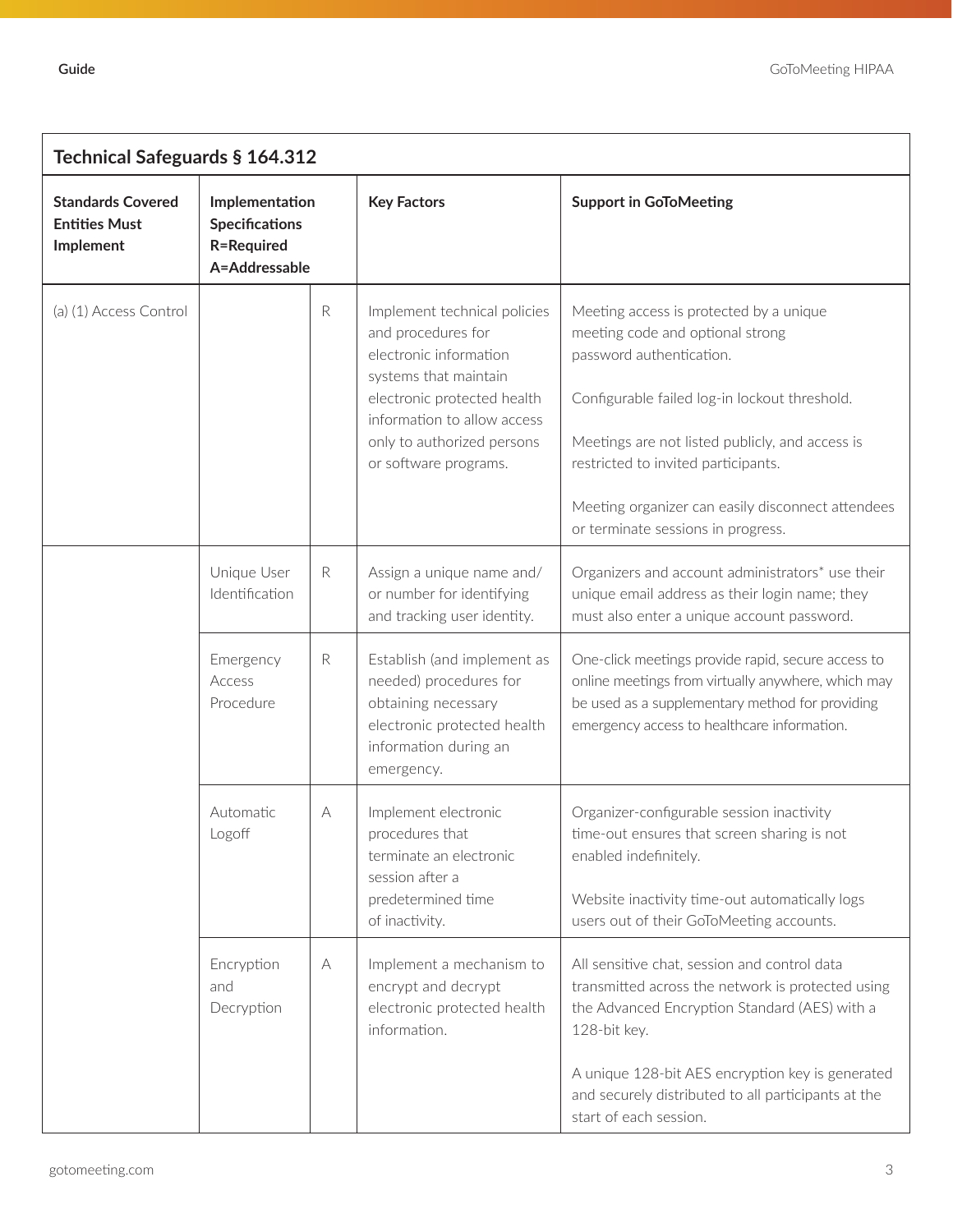| Technical Safeguards § 164.312                                |                                                                                      |             |                                                                                                                                                                                                     |                                                                                                                                                                                                                                                                                                                                                                                     |  |  |  |
|---------------------------------------------------------------|--------------------------------------------------------------------------------------|-------------|-----------------------------------------------------------------------------------------------------------------------------------------------------------------------------------------------------|-------------------------------------------------------------------------------------------------------------------------------------------------------------------------------------------------------------------------------------------------------------------------------------------------------------------------------------------------------------------------------------|--|--|--|
| <b>Standards Covered</b><br><b>Entities Must</b><br>Implement | Implementation<br><b>Specifications</b><br><b>R=Required</b><br>A=Addressable        |             | <b>Key Factors</b>                                                                                                                                                                                  | <b>Support in GoToMeeting</b>                                                                                                                                                                                                                                                                                                                                                       |  |  |  |
| (b) Audit Controls                                            |                                                                                      | $\mathsf R$ | Implement hardware,<br>software and/or procedural<br>mechanisms that record<br>and examine activity in<br>information systems that<br>contain or use electronic<br>protected health<br>information. | All connection and session activity through the<br>distributed network service infrastructure is logged<br>for security and quality-of-service purposes.<br>Account managers** have up-to-the-minute, web-<br>based access to advanced management and<br>reporting tools.                                                                                                           |  |  |  |
| (c)(1) Integrity                                              |                                                                                      | А           | Implement policies and<br>procedures to protect<br>electronic protected health<br>information from improper<br>alteration or destruction.                                                           | Integrity protection mechanisms are designed to<br>ensure a high degree of data and service integrity,<br>working independently of any integrity controls<br>that may already exist on the customer's<br>computers and internal data systems.<br>The presenter can choose to not share keyboard<br>and mouse control, ensuring the integrity of<br>application commands and inputs. |  |  |  |
| (c)(1) Integrity<br>Mechanism                                 | Mechanism<br>to<br>authenticate<br>electronic<br>protected<br>health<br>information. | A           | Implement methods to<br>corroborate that<br>information has not been<br>destroyed or altered.                                                                                                       | All executables are digitally signed.<br>All transmitted data is integrity protected using<br>HMAC-SHA-1 message authentication codes.                                                                                                                                                                                                                                              |  |  |  |
| (d) Person or Entity Authentication                           |                                                                                      | ${\sf R}$   | Verify that the person or<br>entity seeking access is the<br>one claimed.                                                                                                                           | Meeting organizers must log in to GoToMeeting using<br>a unique email address and account password.<br>Meeting access is protected by a unique code and<br>optional strong password. Only invited participants<br>may view shared meeting data.<br>Access to data and applications on the presenter's<br>computer is always under the presenter's control.                          |  |  |  |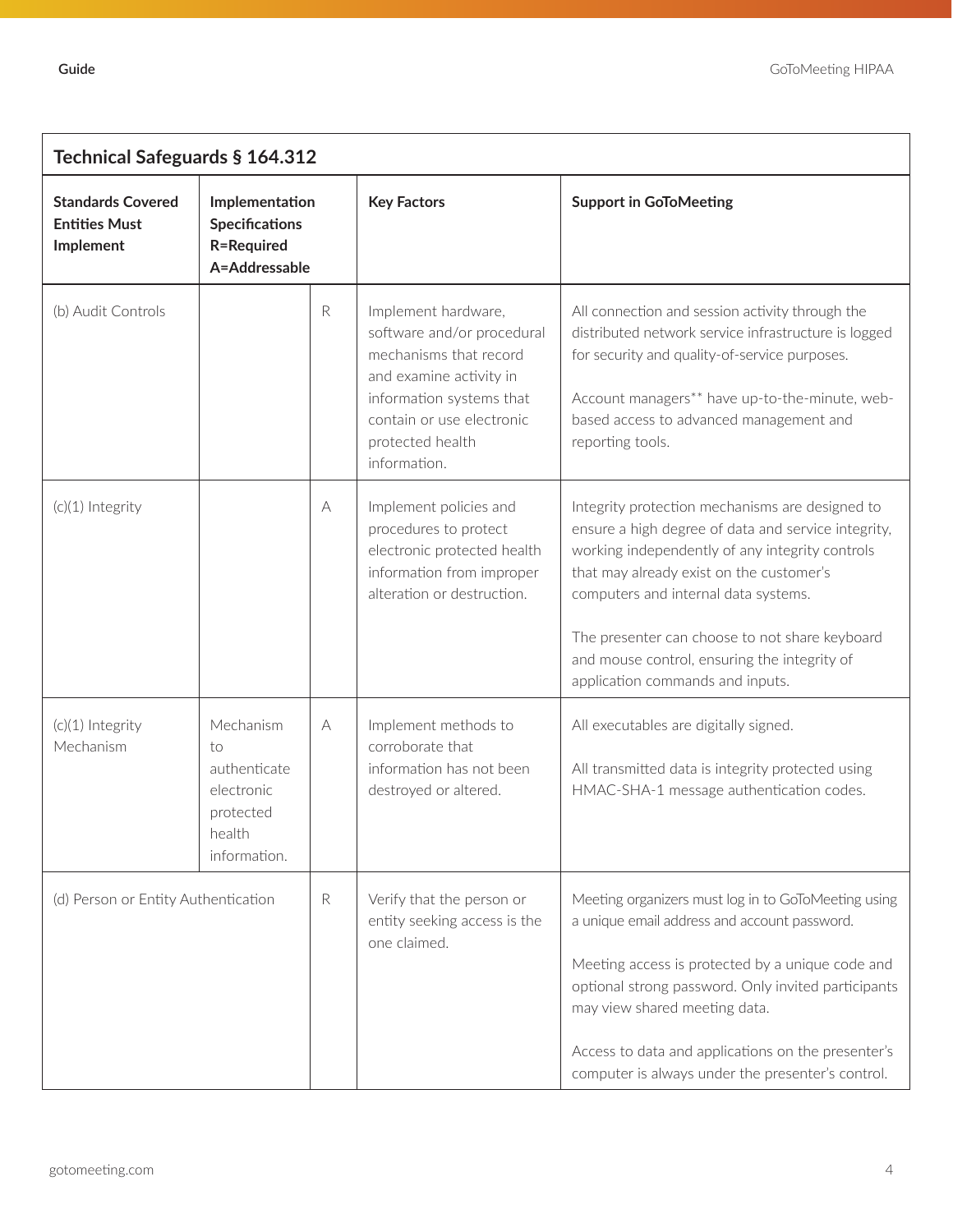| Technical Safeguards § 164.312                                |                                                                               |   |                                                                                                 |                                                                                                                                                                                                                                                                             |  |  |  |  |
|---------------------------------------------------------------|-------------------------------------------------------------------------------|---|-------------------------------------------------------------------------------------------------|-----------------------------------------------------------------------------------------------------------------------------------------------------------------------------------------------------------------------------------------------------------------------------|--|--|--|--|
| <b>Standards Covered</b><br><b>Entities Must</b><br>Implement | Implementation<br><b>Specifications</b><br><b>R=Required</b><br>A=Addressable |   | <b>Key Factors</b>                                                                              | <b>Support in GoToMeeting</b>                                                                                                                                                                                                                                               |  |  |  |  |
| (e)(1) Transmission<br>Security                               |                                                                               | R | Protect electronic health<br>information that is being<br>transmitted over a network.           | GoToMeeting provides true end-to-end data<br>security that addresses both passive and active<br>attacks against confidentiality. Encryption and<br>Integrity controls are used end-to-end to ensure<br>confidentiality regardless of the network the data is<br>traversing. |  |  |  |  |
|                                                               | Integrity<br>Controls                                                         | A | Ensure that protected<br>health information is not<br>improperly modified<br>without detection. | All transmitted data is integrity protected using<br>HMAC-SHA-1 message authentication codes.                                                                                                                                                                               |  |  |  |  |
|                                                               | Encryption                                                                    | A | Encrypt protected health<br>information whenever<br>deemed appropriate.                         | All sensitive chat, session, video, audio and control<br>data transmitted across the network is protected<br>using the Advanced Encryption Standard (AES)<br>with a 128-bit key.                                                                                            |  |  |  |  |

\*Account administrators only applicable when buying multiple user subscriptions of GoToMeeting.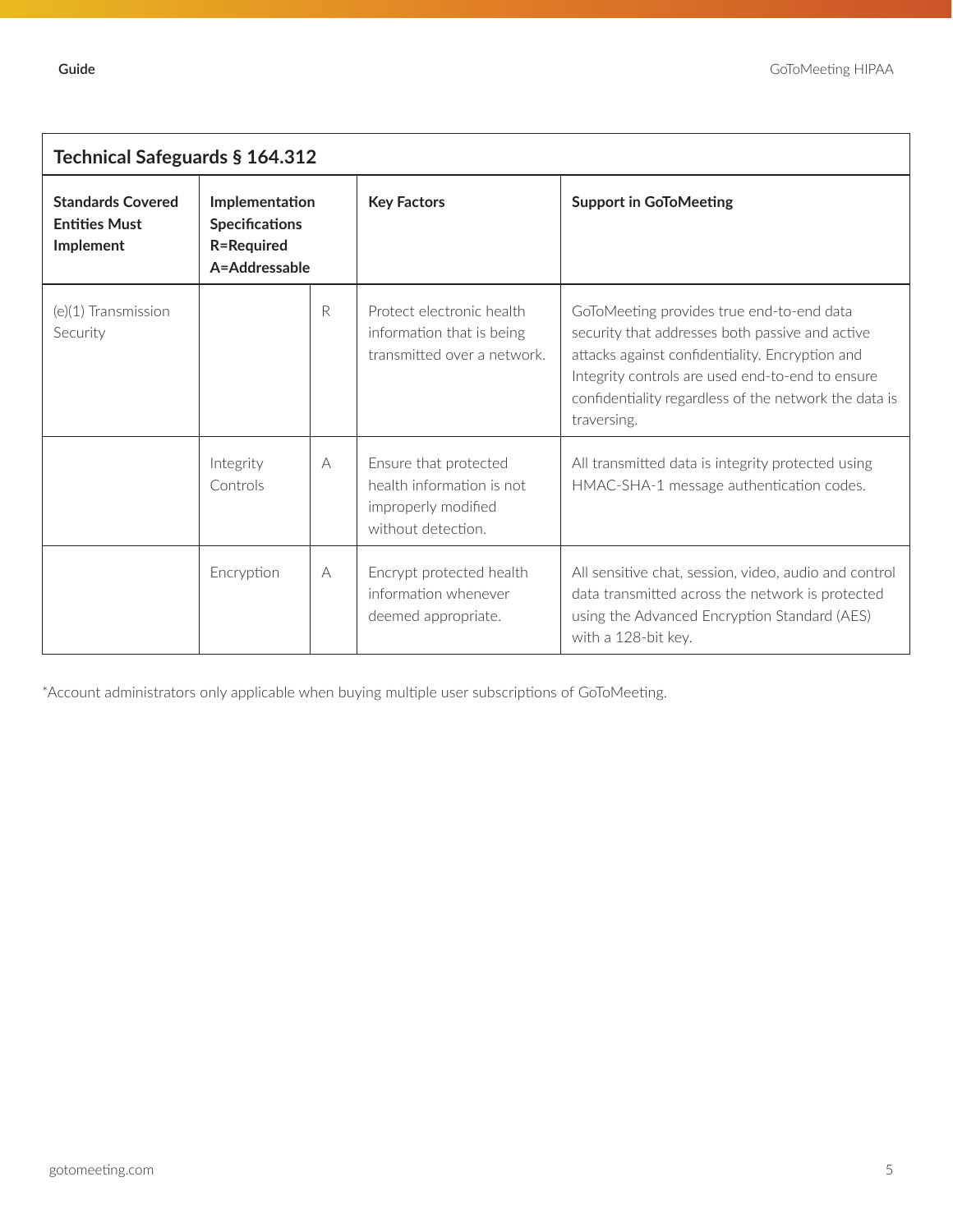## **Healthcare Applications**

Physicians, nurses, IS/IT staff, administrative employees and authorized healthcare partners can use GoToMeeting's patented web-based screen-sharing, video conferencing and audio conferencing technology to instantly and securely meet online with other healthcare professionals and share files, database applications and other corporate resources from any location connected to the web. Unlike other web conferencing solutions, GoToMeeting does not distribute the actual patient data across networks. Rather, by using screen-sharing technology, security is strengthened because only mouse and keyboard commands are transmitted. GoToMeeting further protects data confidentiality through a combination of encryption, strong access control and other protection methods.

# **Security and Control**

Only organizers approved by account administrators can organize GoToMeeting online meetings in accounts with multiple organizers. Organizers control online meeting attendance through the use of meeting ID codes and optional passwords. Only one person can present at a time, and the presenter (either the organizer or a person chosen by the organizer) maintains complete control of screen sharing, in addition to keyboard and mouse control. Thus, participants can only view information the presenter chooses and can only make changes if the presenter allows them to do so. In addition, organizers can disconnect attendees when necessary, and organizers and account administrators can both terminate meetings in progress at any time.

## **Encryption**

GoToMeeting employs industry-standard end-toend Advanced Encryption Standard (AES) encryption using 128-bit keys to protect the data stream, chat messages and keyboard and mouse input. GoToMeeting encryption is consistent with HIPAA Security Standards to ensure the security and privacy of patient data.

#### **Frequently Asked Questions**

Q: What are the general requirements of the HIPAA Security Standards? (Ref: § 164.306 Security Standards: General Rules)

Covered entities must do the following:

- Ensure the confidentiality, integrity and availability of all electronic protected health information the covered entity creates, receives, maintains or transmits.
- Protect against any reasonably anticipated threats or hazards to the security or integrity of such information.
- Protect against any reasonably anticipated uses or disclosures of such information that are not permitted or required under the privacy regulations.
- Ensure compliance with this subpart by its workforce.

# Q: How are covered entities expected to address these requirements?

Covered entities may use any security measures that reasonably and appropriately implement the standards; however, covered entities must first take into account the risks to protected electronic information; the organization's size, complexity and existing infrastructure; and costs.